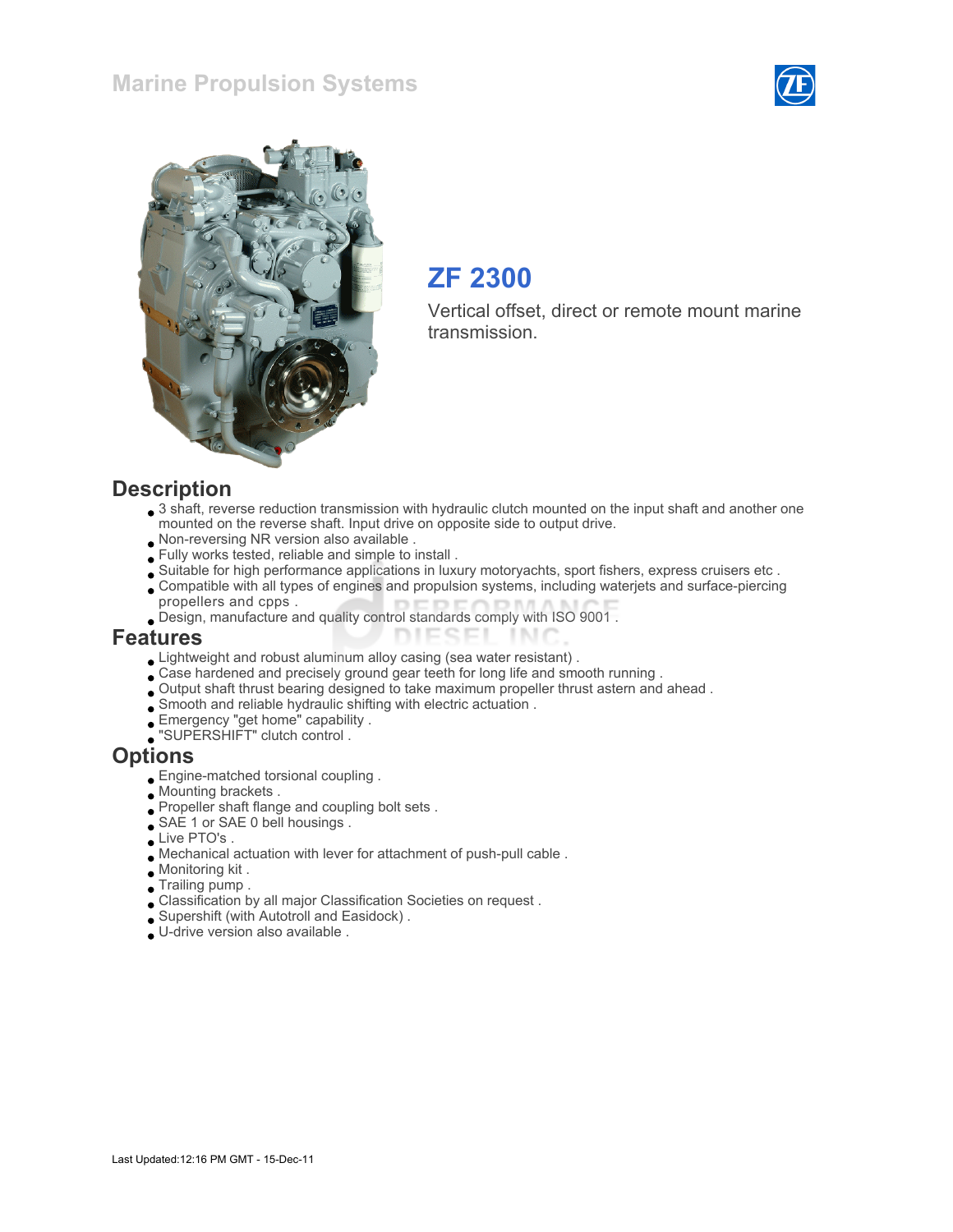

### Pleasure Duty

| <b>RATIOS</b>               | MAX. TORQUE POWER/RPM |      |           |    | <b>INPUT POWER CAPACITY</b> |    |                          |    |                                                       | MAX.       |
|-----------------------------|-----------------------|------|-----------|----|-----------------------------|----|--------------------------|----|-------------------------------------------------------|------------|
|                             | Nm                    | ftlb | <b>kW</b> | hp | <b>kW</b>                   | hp | <b>kW</b>                | hp | kW<br>hp                                              | <b>RPM</b> |
|                             |                       |      |           |    |                             |    | 2100 rpm $ 2300$ rpm $ $ |    | 2450 rpm                                              |            |
| $\blacksquare$ 4.000, 4.444 | 4340                  | 3201 |           |    |                             |    |                          |    | 0.4545 0.6094 954  1280  1045  1402  1113  1493  2600 |            |

\* Special Order Ratio.

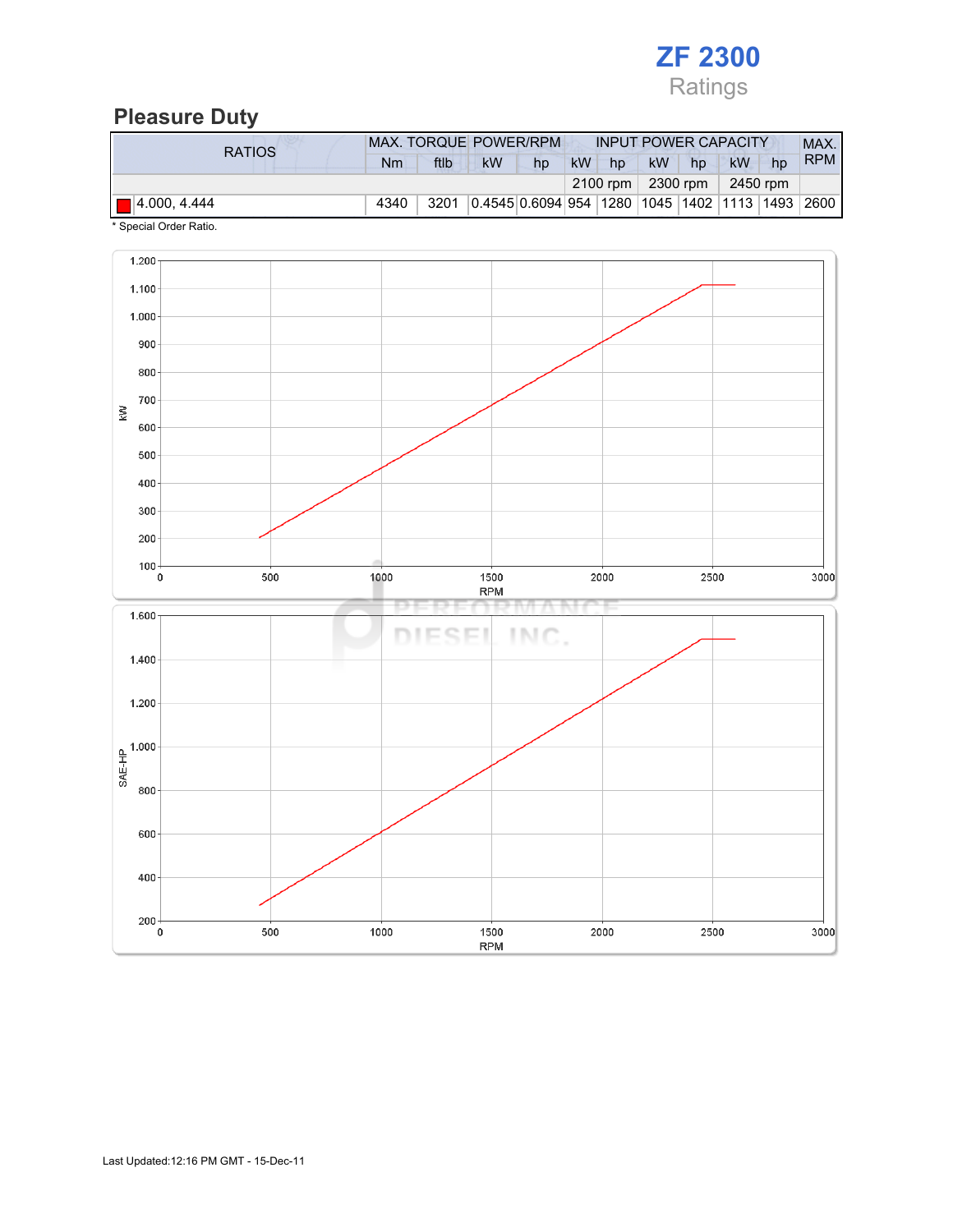

# Light Duty

| <b>RATIOS</b>                                                      | MAX. TORQUE POWER/RPM |      |                                          |    | <b>INPUT POWER CAPACITY</b> |    |           |                            |           |    | MAX.       |
|--------------------------------------------------------------------|-----------------------|------|------------------------------------------|----|-----------------------------|----|-----------|----------------------------|-----------|----|------------|
|                                                                    | Nm                    | ftlb | <b>kW</b>                                | hp | <b>kW</b>                   | hp | <b>kW</b> | hp                         | <b>kW</b> | hp | <b>RPM</b> |
|                                                                    |                       |      |                                          |    |                             |    |           | 2100 rpm 2300 rpm 2450 rpm |           |    |            |
| $\blacksquare$ 4.000, 4.444<br>$\cdots$ $\cdots$ $\cdots$ $\cdots$ | 3879                  | 2861 | 0.4062 0.5447 853 1144 934 1253 995 1334 |    |                             |    |           |                            |           |    | 2600       |

Special Order Ratio.

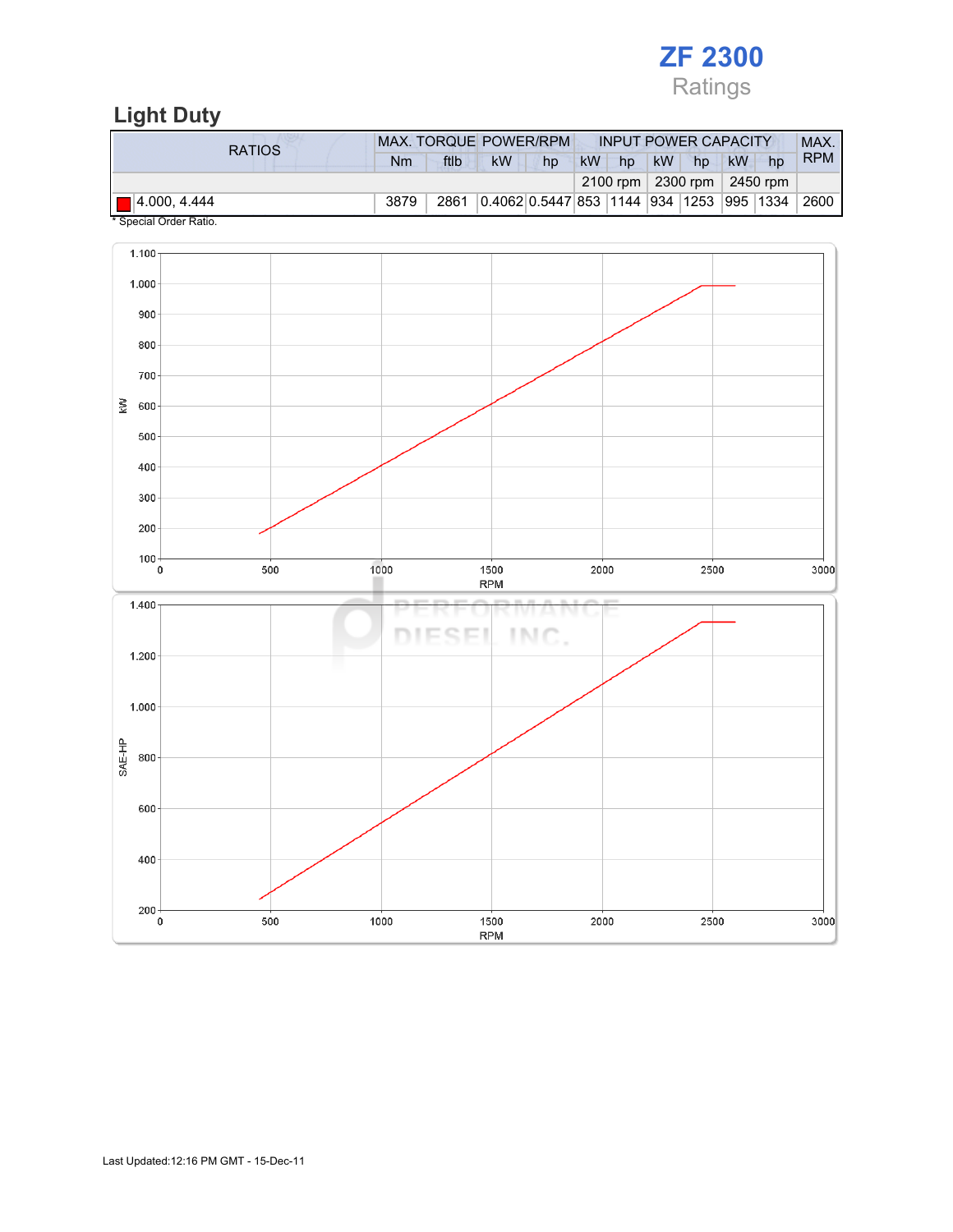

# Medium Duty

| <b>RATIOS</b>               |      |      | MAX. TORQUE POWER/RPM |                                   | <b>INPUT POWER CAPACITY</b> |    |           |    |           | MAX.                       |            |
|-----------------------------|------|------|-----------------------|-----------------------------------|-----------------------------|----|-----------|----|-----------|----------------------------|------------|
|                             | Nm   | ftlb | kW                    | hp                                | <b>kW</b>                   | hp | <b>kW</b> | hp | <b>kW</b> | hp                         | <b>RPM</b> |
|                             |      |      |                       |                                   |                             |    |           |    |           | 1800 rpm 2100 rpm 2250 rpm |            |
| $\blacksquare$ 4.000, 4.444 | 3066 | 2261 |                       | 0.3210 0.4305 578 775 674 904 722 |                             |    |           |    |           | 969                        | 2600       |



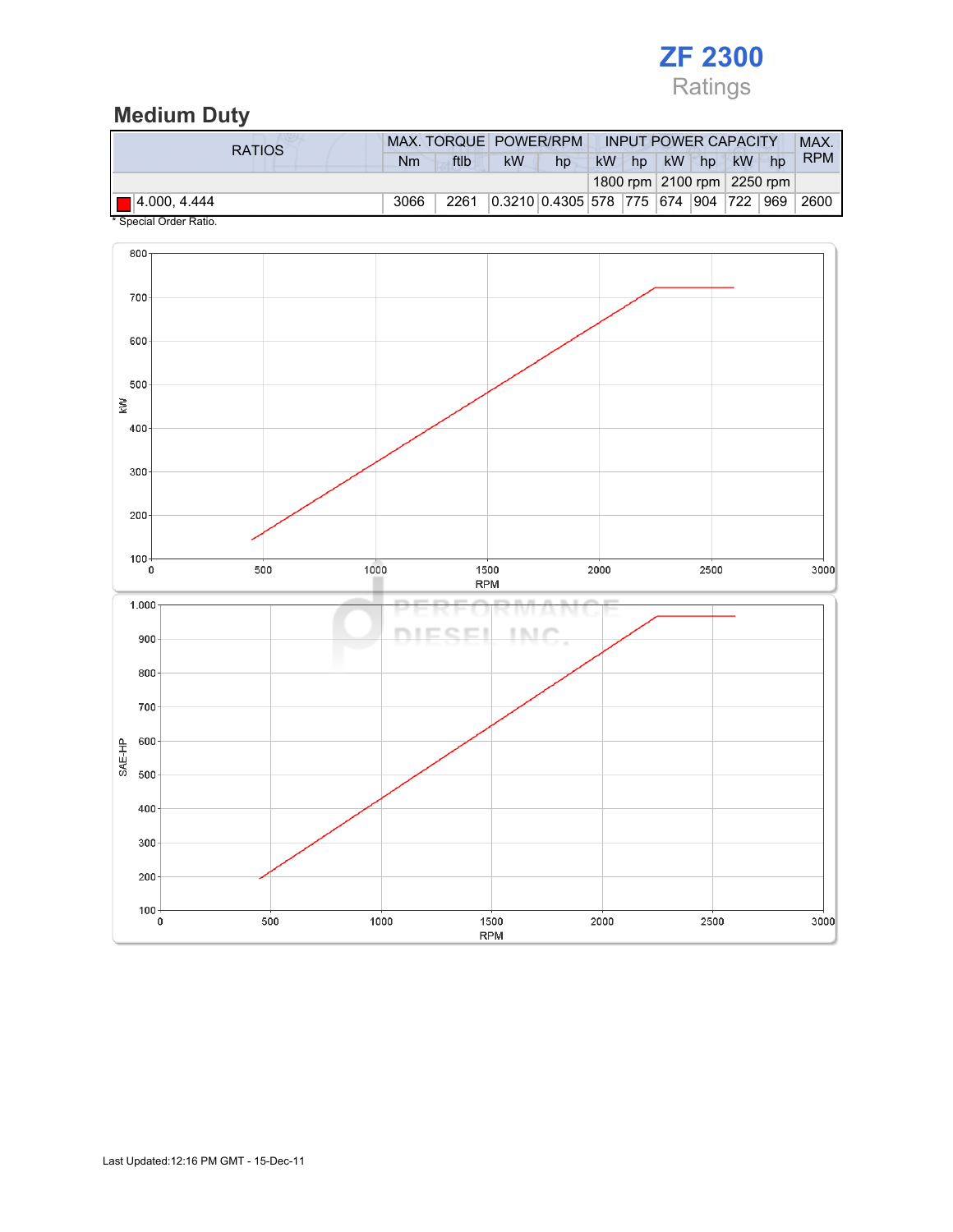

## Continuous Duty

| <b>kW</b><br>ftlb<br><b>kW</b><br>kW<br><b>kW</b><br>hp<br>Nm<br>hp<br>hp<br>hp<br>1600 rpm   1800 rpm   2100 rpm | <b>RATIOS</b>               |      | MAX. TORQUE POWER/RPM |  | <b>INPUT POWER CAPACITY</b> |  |  |  |  | MAX.       |
|-------------------------------------------------------------------------------------------------------------------|-----------------------------|------|-----------------------|--|-----------------------------|--|--|--|--|------------|
|                                                                                                                   |                             |      |                       |  |                             |  |  |  |  | <b>RPM</b> |
|                                                                                                                   |                             |      |                       |  |                             |  |  |  |  |            |
| 0.2819 0.3780 451 605 507 680<br> 592   794<br>1986                                                               | $\blacksquare$ 4.000, 4.444 | 2692 |                       |  |                             |  |  |  |  | 2100       |

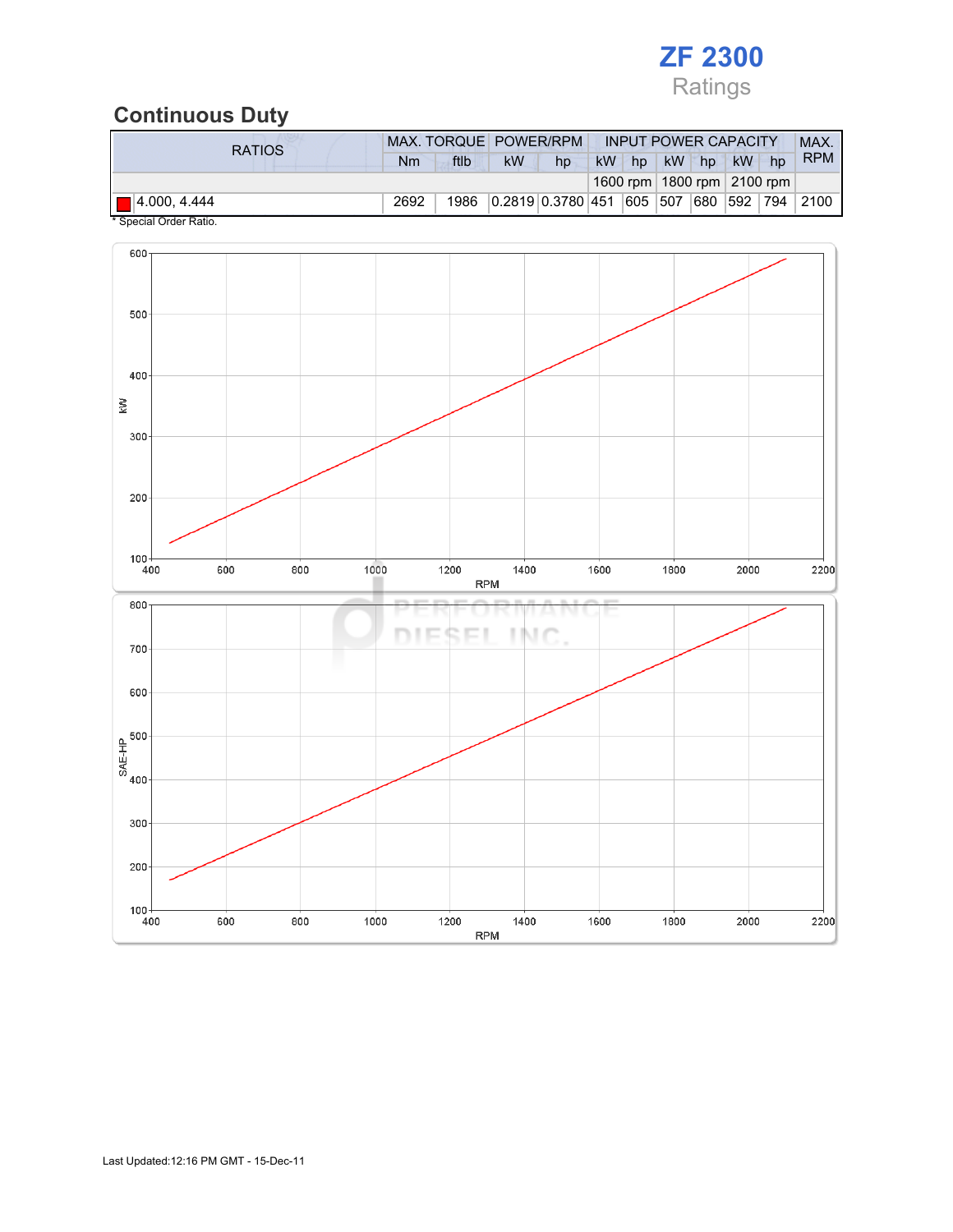# ZF 2300 Dimensions





|    |                |    | mm (inches)    |             |  |                            |                                                                                                    |           |  |
|----|----------------|----|----------------|-------------|--|----------------------------|----------------------------------------------------------------------------------------------------|-----------|--|
| В1 | B2             | H1 | H <sub>2</sub> |             |  | L2                         | L3                                                                                                 | Bell Hsg. |  |
|    |                |    |                |             |  |                            | 335 (13.2) 340 (13.4) 340 (13.4) 300 (11.8) 667 (26.3) 589 (23.2) 435 (17.1) 115 (4.53) 115 (4.53) |           |  |
|    | Weight kg (lb) |    |                |             |  | Oil Capacity Litre (US qt) |                                                                                                    |           |  |
|    | 434 (955)      |    |                | 27.0 (28.6) |  |                            |                                                                                                    |           |  |

# SAE Bell Housing Dimensions

|         |    |  |    |  |                                                         |  | <b>Bolt Holes</b> |                 |  |  |
|---------|----|--|----|--|---------------------------------------------------------|--|-------------------|-----------------|--|--|
| SAE No. |    |  |    |  |                                                         |  |                   | <b>Diameter</b> |  |  |
|         | mm |  | mm |  | mm                                                      |  |                   |                 |  |  |
| n       |    |  |    |  | 647.7 25.5 679.45 26.75 711.2 28.0 16 13.49 17/32       |  |                   |                 |  |  |
|         |    |  |    |  | 511.18 20.125 530.23 20.875 552.45 21.75 12 11.91 15/32 |  |                   |                 |  |  |

# Output Coupling Dimensions

|    |              |  |          |  |               | <b>Bolt Holes</b> |                                                         |     |      |              |
|----|--------------|--|----------|--|---------------|-------------------|---------------------------------------------------------|-----|------|--------------|
|    |              |  |          |  |               |                   |                                                         | No. |      | Diameter (E) |
| mm | $\mathsf{I}$ |  | mm in mm |  | $\mathsf{In}$ | mm                |                                                         |     | mm   |              |
|    |              |  |          |  |               |                   | 285   11.2   245   9.65   175   6.89   22.0   0.87   12 |     | 20.2 | 0.80         |



ICE